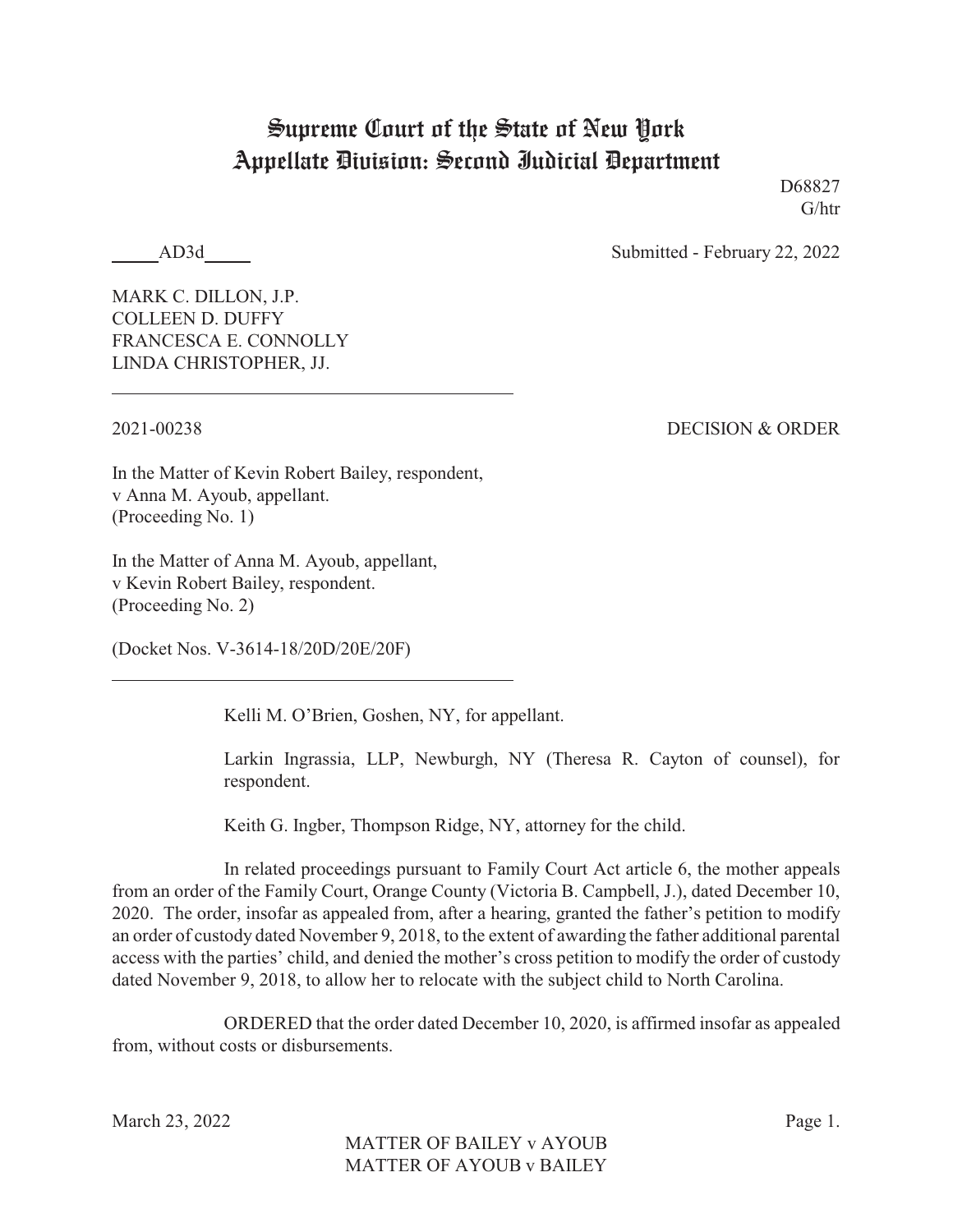The parties are the parents of a child, born in 2013. In an order dated November 9, 2018 (hereinafter the 2018 order), the parties were awarded joint legal custody of the child, the mother was awarded physical custody of the child, and the father was awarded parental access with the child. By petition dated May 1, 2020, the father sought to modify the 2018 order so as to award the parties joint physical custody of the child. The father alleged that the mother had brought the child to North Carolina on March 17, 2020, and that she had since refused to return to New York. By cross petition dated June 1, 2020, the mother sought permission to relocate to North Carolina so that she could live with her then fiancé, now husband. After a hearing, the FamilyCourt, in an order dated December 10, 2020, inter alia, granted the father's modification petition to the extent of awarding him additional parental access with the child and denied the mother's cross petition to relocate with the child to North Carolina. The mother appeals.

"A parent seeking to relocate with a child bears the burden of establishing by a preponderance of the evidence that the proposed relocation would be in the child's best interest" (*Matter of Jose v Guilford*, 188 AD3d 1209, 1210 [internal quotation marks omitted]; *see Matter of Wells v Dellago*, 195 AD3d 625, 626). "In determining whether the proposed relocation is in the child's best interests, courts may consider and give appropriate weight to all of the factors that may be relevant to the determination" (*Matter of Jose v Guilford*, 188 AD3d at 1210 [internal quotation marks omitted]). "These factors include, but are certainly not limited to each parent's reasons for seeking or opposing the [relocation], the quality of the relationship[ ] between the child and the custodial and noncustodial parents, the impact of the move on the quantity and quality of the child's future contact with the noncustodial parent, the degree to which the custodial parent's and child's life may be enhanced economically, emotionally, and educationally by the move, and the feasibility of preserving the relationship between the noncustodial parent and [the] child through suitable [parental access] arrangements" (*Matter of Tropea v Tropea*, 87 NY2d 727, 740-741; *see Matter of Wells v Dellago*, 195 AD3d at 626; *Matter of Jose v Guilford*, 188 AD3d at 1210). "[N]o single factor should be treated as dispositive or given such disproportionate weight as to predetermine the outcome" (*Matter of Tropea v Tropea*, 87 NY2d at 738).

Here, contrary to the mother's contention, the Family Court's determination that the child's best interests would not be served by relocating to North Carolina with the mother is supported by a sound and substantial basis in the record (*see Matter of Wells v Dellago*, 195 AD3d at 626). The mother failed to establish that the relocation to North Carolina would enhance the child's life socially or educationally, that the move would not have a negative impact on the quality of the child's future contact with the father, or that, if she relocated, it would be feasible to preserve the relationship between the father and the child through suitable parental access arrangements (*see id.* at 626-627; *Matter of Jose v Guilford*, 188 AD3d at 1210; *Matter of Follini v Currie*, 176 AD3d 1203, 1205; *Matter of Karen H. v Maurice G.*, 101 AD3d 1005, 1007; *Matter of McBryde v Bodden*, 91 AD3d 781, 782). Accordingly, the Family Court properly denied the mother's cross petition for permission to relocate with the child to North Carolina.

"In order to modifyan existing court-ordered custodyor parental access arrangement, there must be a showing that there has been a change in circumstances such that modification is required to protect the best interests of the child" (*Matter of Langenau v Hargrove*, 198 AD3d 650,

March 23, 2022 Page 2.

MATTER OF BAILEY v AYOUB MATTER OF AYOUB v BAILEY